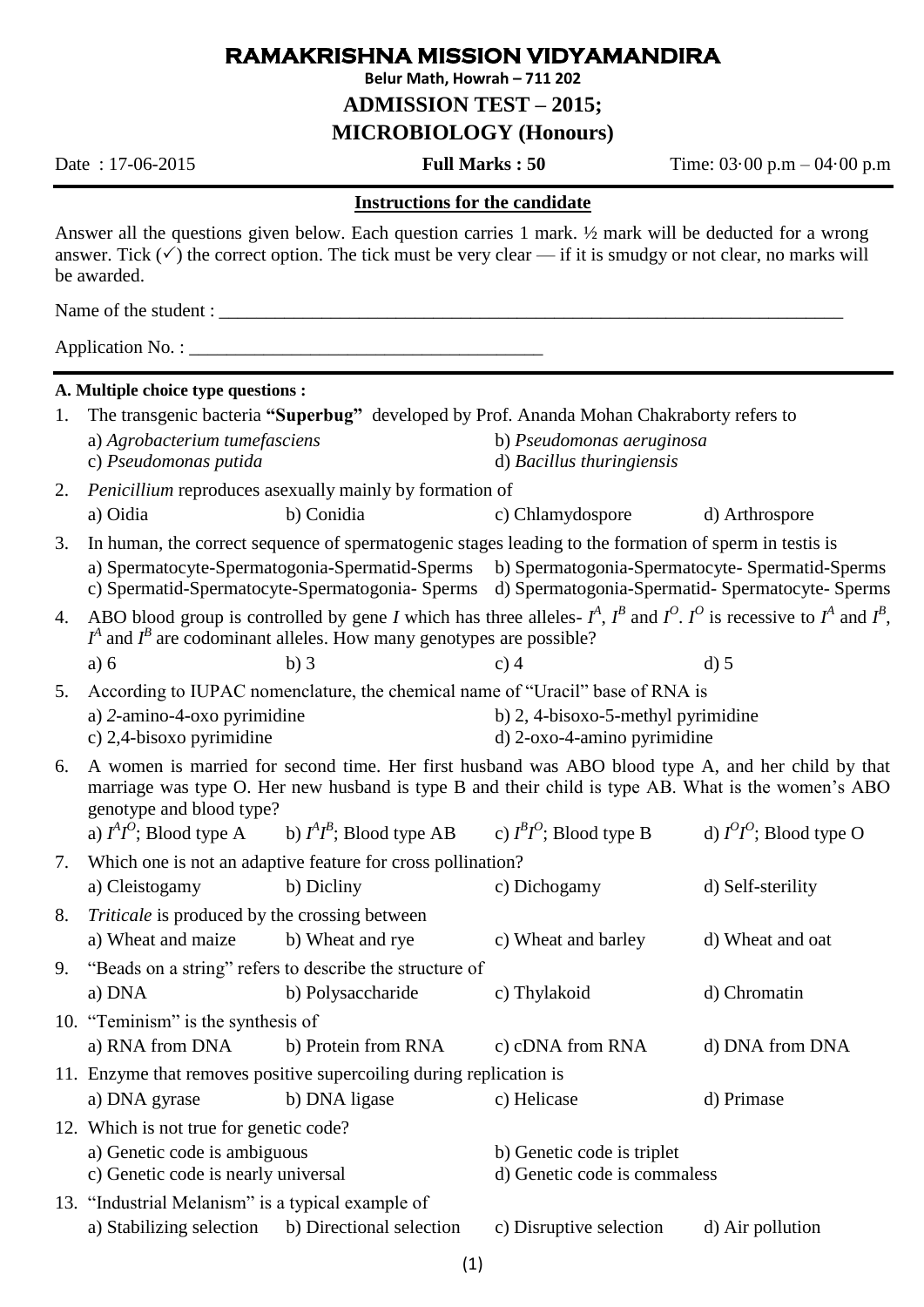|                                                                        | 14. Convergent evolution is illustrated by<br>c) Star fish and cattle fish d) Bacteria and protozoa                                  |                          |                              |                        |  |
|------------------------------------------------------------------------|--------------------------------------------------------------------------------------------------------------------------------------|--------------------------|------------------------------|------------------------|--|
|                                                                        | a) Rat and dog                                                                                                                       | b) Dog fish and whale    |                              |                        |  |
|                                                                        | 15. Largest lymphoid organ of human body is                                                                                          |                          |                              |                        |  |
|                                                                        | a) Spleen                                                                                                                            | b) Appendix              | c) Palatine tonsil           | d) Liver               |  |
|                                                                        | 16. A disease associated with secretion of toxin is                                                                                  |                          |                              |                        |  |
|                                                                        | $a)$ TB                                                                                                                              | b) AIDS                  | c) Tetanus                   | d) Leprosy             |  |
|                                                                        | 17. The capacity to generate a whole plant from any cell or explants is called                                                       |                          |                              |                        |  |
|                                                                        | a) Totipotency                                                                                                                       | b) Pluripotency          | c) Multipotency              | d) Differentiability   |  |
|                                                                        | 18. Citric acid is produced by                                                                                                       |                          |                              |                        |  |
|                                                                        | a) Acetobacter aceti                                                                                                                 | b) Clostridium butylicum | c) Aspergillus niger         | d) Penicillium notatum |  |
|                                                                        | 19. Which is not a component of a cloning vector?                                                                                    |                          |                              |                        |  |
|                                                                        | a) <i>ori</i> site                                                                                                                   |                          | b) a selectable marker       |                        |  |
|                                                                        | c) a cloning site                                                                                                                    |                          | d) a gene for transformation |                        |  |
|                                                                        | 20. In creation of transgenic plant the vector used is                                                                               |                          |                              |                        |  |
|                                                                        | a) Col E                                                                                                                             | b) $pUC18$               | c) $pBR322$                  | d) Ti plasmid          |  |
|                                                                        | 21. Gene silencing technique is a novel strategy to control a nematode disease in tobacco plant root. This is<br>done by using       |                          |                              |                        |  |
|                                                                        | a) RNAi                                                                                                                              | b) sRNA                  | c) snRNA                     | d) hnRNA               |  |
|                                                                        | 22. If one molecule of Acetyl CoA is completely oxidized in Kreb's cycle, the number of ATP molecules that<br>will be synthesized is |                          |                              |                        |  |
|                                                                        | a) $30$                                                                                                                              | $b)$ 18                  | c) $15$                      | $d)$ 12                |  |
| 23. For every $CO2$ molecule to be reduced in Calvin cycle it requires |                                                                                                                                      |                          |                              |                        |  |
|                                                                        | a) 12 ATP & 12 NADPH<br>c) 6 ATP $&$ 4 NADPH                                                                                         |                          | b) $3$ ATP $& 2$ NADPH       |                        |  |
|                                                                        |                                                                                                                                      |                          | d) 18 ATP & 12 NADPH         |                        |  |
|                                                                        | 24. At what stage of cell cycle histone proteins are synthesized in a eukaryotic cell?                                               |                          |                              |                        |  |
|                                                                        | a) During entire prophase b) During telophase                                                                                        |                          | c) During S phase            | d) During $G_2$ phase  |  |

25. The figure below represents the myoglobin molecule. The molecule shows its



a) Primary structure b) Secondary structure c) Tertiary structure d) Quaternary structure 26. A prokaryotic RNA catalyzes peptidyl transferase reaction during protein synthesis in cell. It is a) 23 S rRNA b) hn RNA c) 16 S rRNA d) 18 S rRNA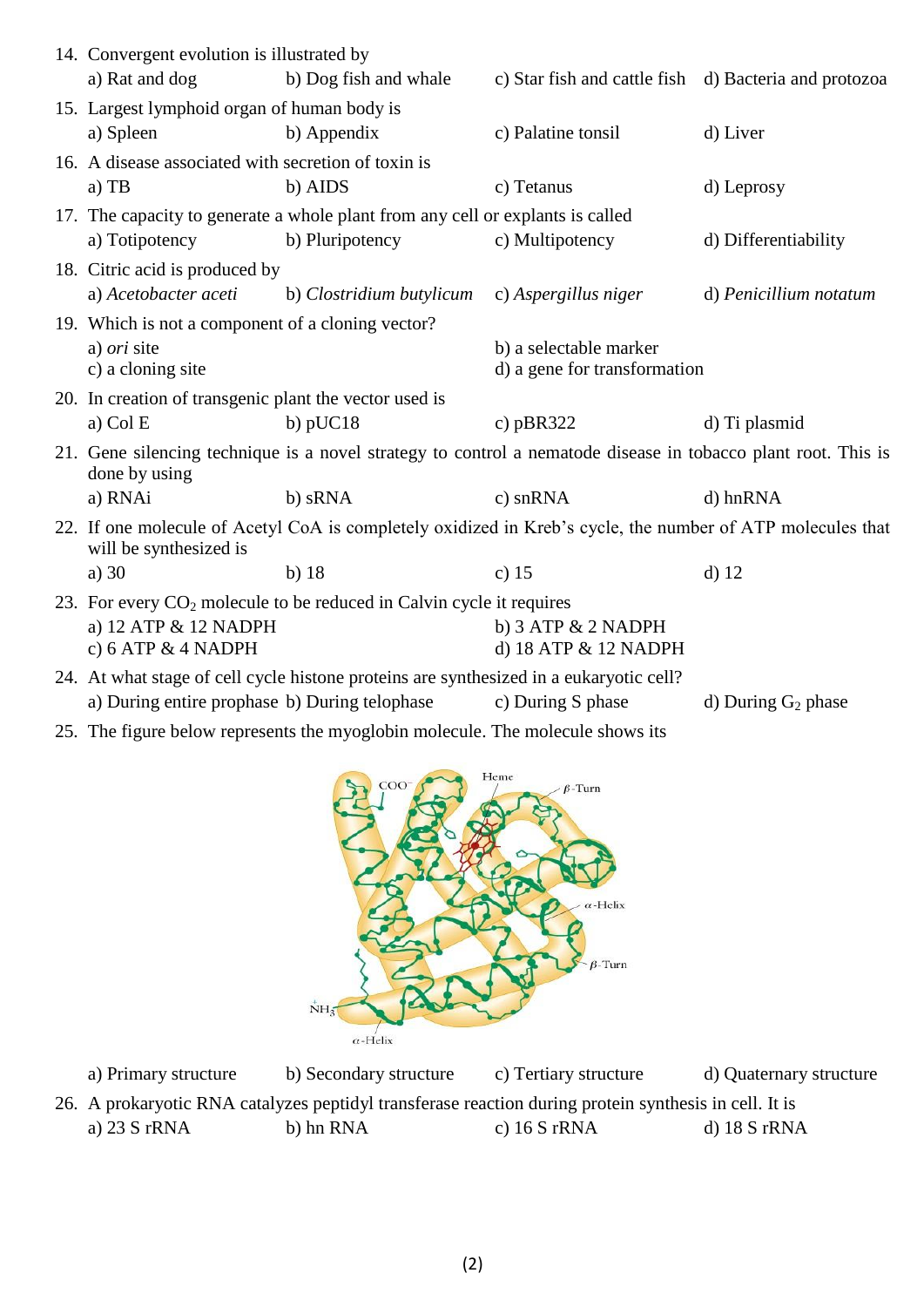# 27. Match the following :

|                                                                                                                                                                                                                                                                                                                                           | Organelles                                                                                     |                        | Function                                                                                   |                                                                                                                    |
|-------------------------------------------------------------------------------------------------------------------------------------------------------------------------------------------------------------------------------------------------------------------------------------------------------------------------------------------|------------------------------------------------------------------------------------------------|------------------------|--------------------------------------------------------------------------------------------|--------------------------------------------------------------------------------------------------------------------|
|                                                                                                                                                                                                                                                                                                                                           | i) Lysosome                                                                                    | A) $H_2O_2$ metabolism |                                                                                            |                                                                                                                    |
|                                                                                                                                                                                                                                                                                                                                           | ii) ER                                                                                         | B) Protein synthesis   |                                                                                            |                                                                                                                    |
|                                                                                                                                                                                                                                                                                                                                           | iii) Golgi complex                                                                             | C) Cellular digestion  |                                                                                            |                                                                                                                    |
|                                                                                                                                                                                                                                                                                                                                           | iv) Peroxysome                                                                                 |                        | D) Transmission of cellular impulses                                                       |                                                                                                                    |
|                                                                                                                                                                                                                                                                                                                                           | v) Ribosome                                                                                    | E) Secretion           |                                                                                            |                                                                                                                    |
| a) i)-C, ii)-D, iii)-E, iv)-B, v)-A<br>c) i)-C, ii)-E, iii)-D, iv)-A, v)-B                                                                                                                                                                                                                                                                |                                                                                                |                        | b) i)-E, ii)-C, iii)-D, iv)-A, v)-B<br>d) i)-C, ii)-D, iii)-E, iv)-A, v)-B                 |                                                                                                                    |
|                                                                                                                                                                                                                                                                                                                                           |                                                                                                |                        | 28. Chemiosmotic theory of ATP synthesis in the chloroplasts and mitochondria is based on: |                                                                                                                    |
| a) Membrane potential                                                                                                                                                                                                                                                                                                                     | b) $Na+ gradient$                                                                              |                        | c) $K^+$ gradient                                                                          | d) $H^+$ gradient                                                                                                  |
| 29. Carbohydrates are commonly found as starch in the plant's storage organs. Which of the following five<br>properties of starch make it suitable as a storage material?<br>i) Easily translocated<br>ii) Chemically non-reactive<br>iii) Easily digested by animals<br>iv) Osmotically inactive<br>v) Synthesized during photosynthesis |                                                                                                |                        |                                                                                            |                                                                                                                    |
| a) i, iii and $v$                                                                                                                                                                                                                                                                                                                         | $b)$ i and $v$                                                                                 |                        | c) ii and iii                                                                              | d) ii and iv                                                                                                       |
| 30. Albumin contained in human blood plasma is primarily involved in<br>a) Defence mechanism of the body<br>b) Osmotic balance of body fluids<br>d) Clotting of blood<br>c) Oxygen transport of blood                                                                                                                                     |                                                                                                |                        |                                                                                            |                                                                                                                    |
| 31. "Stab cell" refers to                                                                                                                                                                                                                                                                                                                 |                                                                                                |                        |                                                                                            |                                                                                                                    |
| a) Neutrophil                                                                                                                                                                                                                                                                                                                             | b) eosinophil                                                                                  |                        | c) Basophil                                                                                | d) Monocyte                                                                                                        |
| a) Malonate                                                                                                                                                                                                                                                                                                                               | 32. A competitive inhibitor of succinate dehydrogenase is<br>b) Malate                         |                        | c) Mevalonate                                                                              | $d)$ α-oxogluterate                                                                                                |
|                                                                                                                                                                                                                                                                                                                                           | 33. DNA content of dividing cell at $G_1$ phase of cell cycle is represented as                |                        |                                                                                            |                                                                                                                    |
| a) $1C$                                                                                                                                                                                                                                                                                                                                   | $b)$ 2C                                                                                        |                        | c) $3C$                                                                                    | $d$ ) 4C                                                                                                           |
| cycle                                                                                                                                                                                                                                                                                                                                     |                                                                                                |                        |                                                                                            | 34. The organisms which resemble fungus in one phase of life cycle but <i>Amoeba</i> like in another phase of life |
| a) Diatoms                                                                                                                                                                                                                                                                                                                                | b) Dinoflagellets                                                                              |                        | c) Water molds                                                                             | d) Slime molds                                                                                                     |
| a) Mango                                                                                                                                                                                                                                                                                                                                  | 35. Which one of the following has maximum genetic diversity in India?<br>b) Paddy             |                        | c) Wheat                                                                                   | d) Rye                                                                                                             |
|                                                                                                                                                                                                                                                                                                                                           | 36. A species found in a particular natural habitat only is called                             |                        |                                                                                            |                                                                                                                    |
| a) Endangered species                                                                                                                                                                                                                                                                                                                     | b) Sympatric species                                                                           |                        | c) Endemic species                                                                         | d) Allopatric species                                                                                              |
| a) Carl Woese                                                                                                                                                                                                                                                                                                                             | 37. Three-domain system of classification of living kingdom was proposed by<br>b) R. Whittaker |                        | c) Bentham and Hooker                                                                      | d) Engler and Prantle                                                                                              |
| a) Pseudomurein                                                                                                                                                                                                                                                                                                                           | 38. The cell wall component which is present only in Gram positive bacteria is<br>b) Murein    |                        | c) Hopanoid                                                                                | d) Teichoic acid                                                                                                   |
|                                                                                                                                                                                                                                                                                                                                           |                                                                                                |                        |                                                                                            | 39. Due to presence of a particular type of bond between the glucose residues, cellulose is not digested in        |
|                                                                                                                                                                                                                                                                                                                                           | human gastrointestinal tract. The bond is                                                      |                        |                                                                                            |                                                                                                                    |
| a) $\alpha$ (1 $\rightarrow$ 4) glycosidic bond                                                                                                                                                                                                                                                                                           |                                                                                                |                        | b) $\alpha$ (1 $\rightarrow$ 6) glycosidic bond                                            |                                                                                                                    |
| c) $\beta$ (1 $\rightarrow$ 4) glycosidic bond                                                                                                                                                                                                                                                                                            |                                                                                                |                        | d) $\beta$ (1 $\rightarrow$ 6) glycosidic bond                                             |                                                                                                                    |
|                                                                                                                                                                                                                                                                                                                                           | 40. In the menstrual cycle the level of progesteron reaches at its climax                      |                        |                                                                                            |                                                                                                                    |

| a) During ovulation | b) After ovulation | c) Before ovulation | d) During oogenesis |
|---------------------|--------------------|---------------------|---------------------|